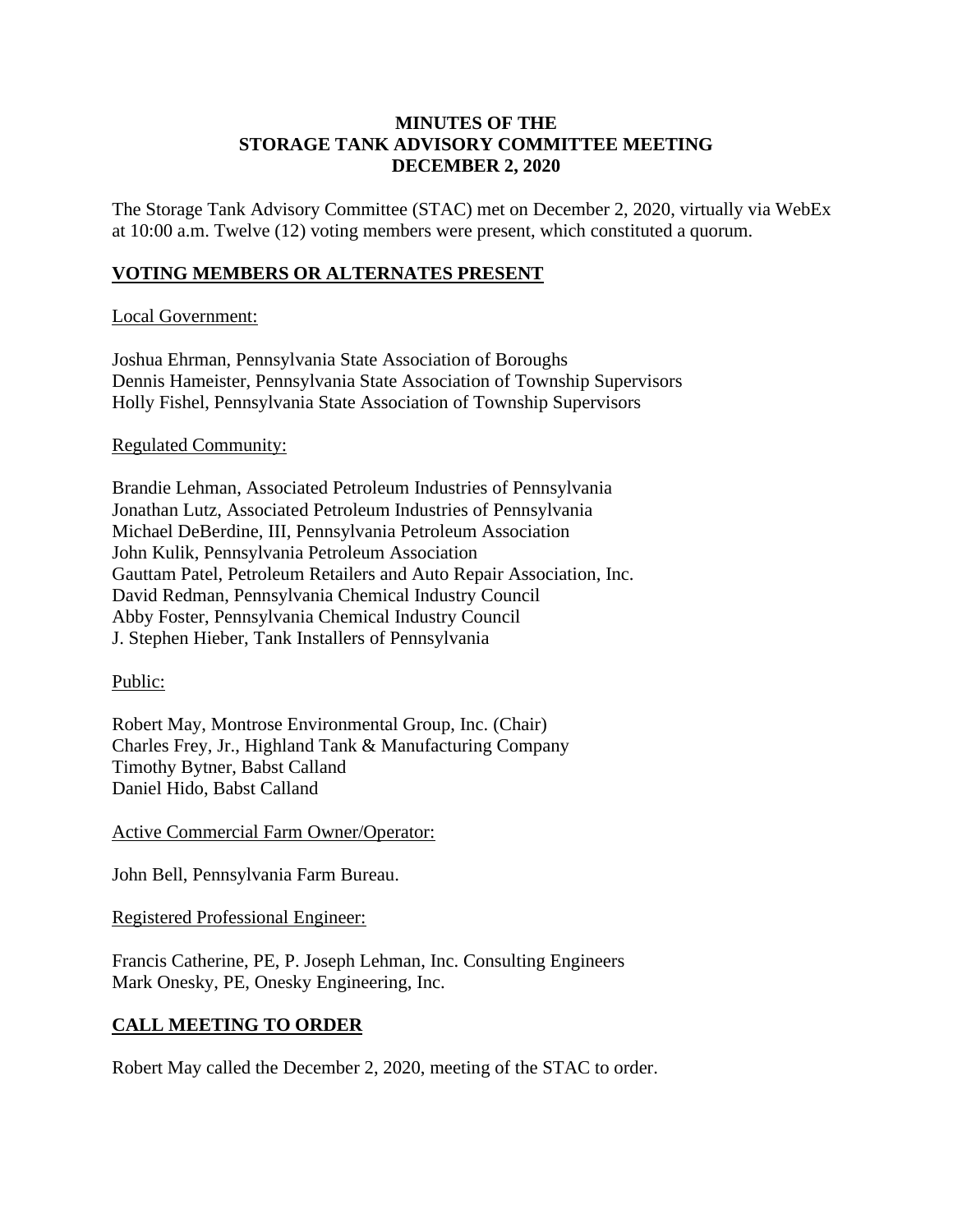# **APPROVAL OF MINUTES FROM THE SEPTEMBER 2, 2020, MEETING**

Mr. Frey noted that his name was misspelled on page 6. Noting this correction, the minutes from the September 2, 2020, meeting were approved as submitted, upon motion and seconded.

# **STAC MEMBERSHIP LIST**

Kris Shiffer, DEP, reported that currently 14 of the 16 positions are filled. Vacancies exist representing local government and the public. Since the last meeting, there have been several appointments to the committee. They were as follows:

- Mr. David Redman, member and Abby Foster, alternate member, have been appointed to represent the PA Chemical Industry Council.
- Ms. Ashley White has been appointed as alternate member representing the County Commissioners Association of Pennsylvania. Ms. White replaced Lisa Schaeffer who recently became the Executive Director of the Association.

Mr. May requested clarification on the local government vacancy. Mr. Shiffer responded that the Storage Tank and Spill Prevention Act mandates certain groups to be represented. The language within the act isn't specific as to which local government associations need to be represented. Currently, the committee has representation from the Pennsylvania Association of Boroughs, County Commissioners Association of Pennsylvania, and the Pennsylvania State Association of Township Supervisors. The vacancy can be filled by any interested individual who represents local government, including an individual who currently serves as a school board director. Mr. Shiffer requested if any members are aware of an individual who meets the local government representation requirement who is interested in being on the committee to have them submit their name for consideration.

Mr. Shiffer reported current members soon expiring include:

- Mr. Joshua Ehrman, member, and Mr. Ronald Grutza alternate member, representing the Pennsylvania State Association of Boroughs
- Mr. J. Stephen Hieber, member, and Mr. J. Benjamin Hieber, representing the Tank Installers of Pennsylvania.
- Mr. Francis Catherine, PE, member, and Mr. Mark Onesky, PE, alternate member, representing Registered Professional Engineers.
- Mr. Mark Miller, PG, member, and Mr. Steven Treschow, PG alternate member, representing Hydrogeologists

## **USTIF UPDATE**

Next on the agenda, the Underground Storage Tank Indemnification Fund (USTIF) provided an update on their program activities. Richard Burgan, Director, Bureau of Special Funds,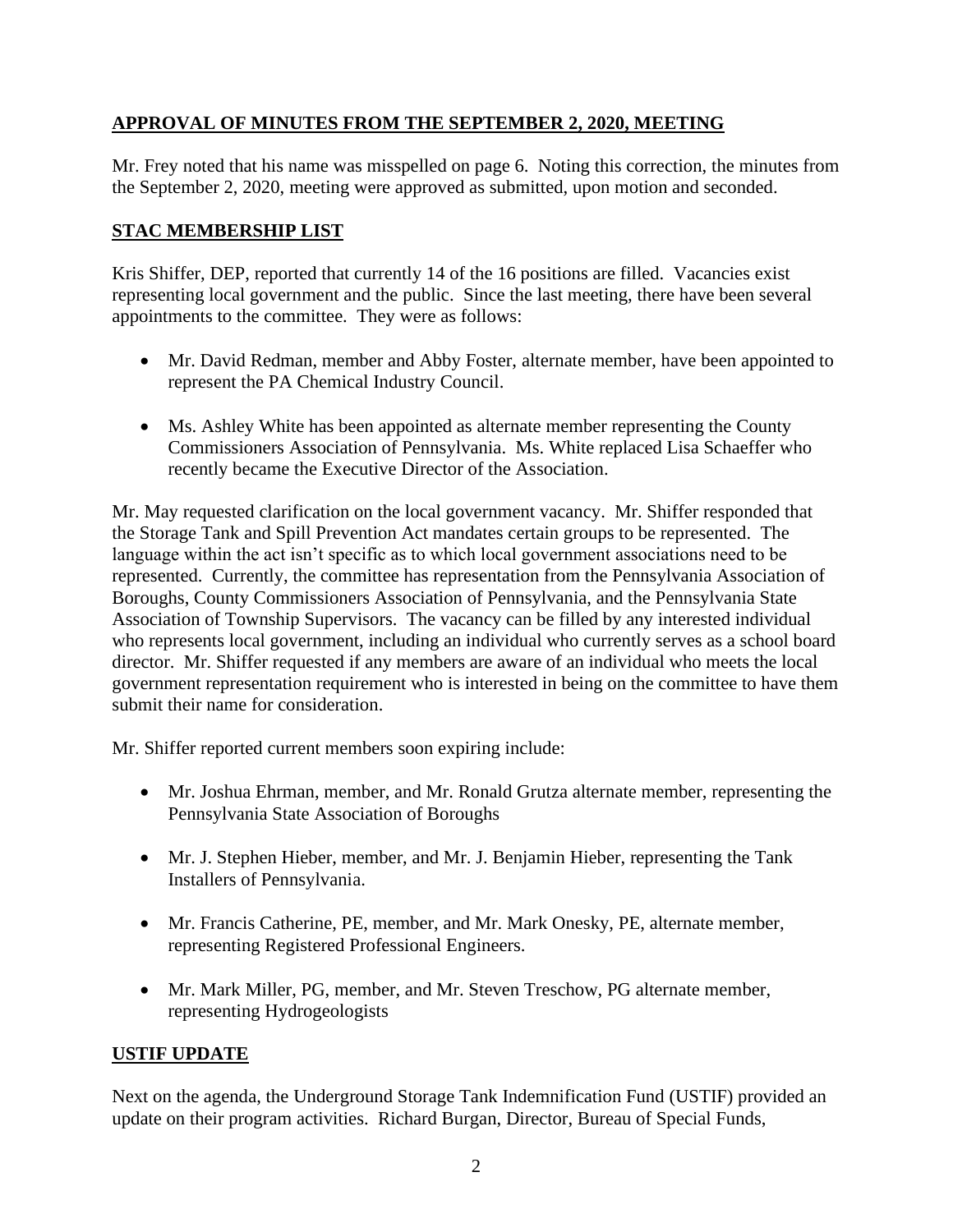Department of Insurance, and Executive Director, Underground Storage Tank Indemnification Board (USTIB), attended representing the USTIF.

Mr. Burgan began the meeting by informing the committee that on November 20, when the Governor signed the budget, there was a permanent transfer of \$30 million from USTIF to help balance the state budget. This will result in some of the financial numbers being reported today to be inaccurate. These numbers should be correct by the March 2021 meeting. USTIF receipts at the end of the first quarter totaled \$19,509,139. This figure can be broken down into two components: \$12,042,468 was received thru fee collection and approximately \$7.5 million was received from returns on investments. Expenditures totaled \$13.3 million. This resulted in a positive revenue of \$6,240,183 for the 1st Quarter. Mr. Burgan stated that per the USTIF comptroller 1st Quarter financial statements for the period ending September 30, 2020, USTIF had a total balance in their assets of \$421,508,694. As previously mentioned, this does not include the recent \$30 million permanent transfer. When the \$30 million permanent transfer and the remaining \$86.5 million loan balance that remains unpaid from the original \$100 million loan made to the Commonwealth in 2002 are taken into account, USTIF's balance is actually closer to \$335 million in assets.

USTIF's unfunded liability as of September 30, 2020 is \$37,208,650. Last year at this same time, USTIF had an unfunded liability of \$70.3 million. However, if you take the \$30 million permanent transfer into account, the unfunded liability stands at approximately \$68 million.

As of November 30, 2020, USTIF had 195 claims, averaging 18 claims per month. In 2019, USTIF finished the year with 215 claims. If the current trend continues, claim totals for 2020 should be similar to 2019. Currently, 944 open sites are being remediated. Remediation costs to date total approximately \$26.8 million. Normally USTIF expends around \$30 - \$32 million per year.

USTIF will soon begin mailing December invoicing statements. This includes issuing approximately 8200 capacity statements and 200 TIIP statements. This will be a challenge this year due to the current telework status and a hiring freeze.

Currently, USTIF has 83% compliance on their electronic payment requirements. The remaining 17% still insist on payment by check. December also marks a meeting of the Underground Storage Tank Indemnification Board. At the meeting, DEP will be requesting funds to help support program cleanups and storage tank operations.

Mr. John Bell with the Pennsylvania Farm Bureau asked Mr. Burgan if he could describe what is considered to fall within the scope of an unfunded liability. Mr. Burgan stated that when claims are filed and in conjunction with the actuary's' report, USTIF puts an amount on the books as a reserve that will take a claim from start to finish. For example, the actuaries are currently estimating that the 944 open sites that are currently being remediated will cost an estimated \$348 million to fully remediate. The assets that they allotted to USTIF are approximately \$311 million. This results in a \$37 million unfunded liability.

Mr. DeBerdine asked Mr. Burgan if the actuaries project future claims and factor in the life expectancy of regulated storage tanks. Mr. Burgan stated that although the actuaries do estimate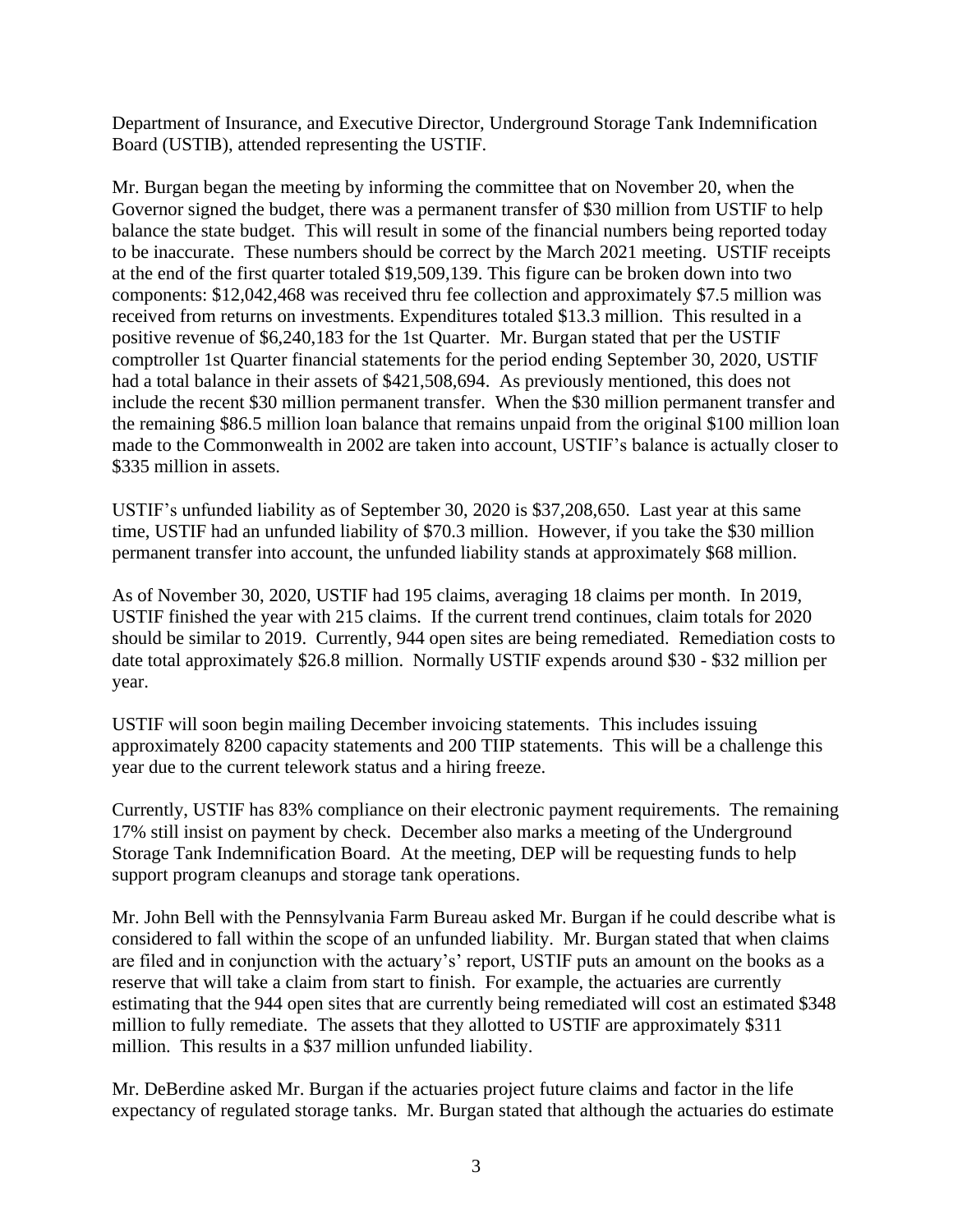future claims costs, including future fuel usage and how this may affect revenues, they do not factor in age of storage tanks and anticipated life expectancy.

# **DEP UPDATE**

Mr. Shiffer introduced Fran Kremer, Ph.D., Senior Scientist and Alex Hall, both with the Office of Research and Development with EPA who helped develop a UST Finder Application (UST Finder). UST Finder is a flexible web map application containing a comprehensive, statesourced national map of underground storage tank (UST) and leaking UST (LUST) data. Using publicly available information, UST Finder provides the attributes and locations of active and closed USTs, UST facilities, and LUST sites from states as of 2018-2019.

Ms. Kremer and Mr. Hall provided the committee with an overview of UST Finder and how the geospatial information can help users understand vulnerable receptors using current storage tank infrastructure.

Mr. Onesky asked Ms. Kremer if the UST Finder application includes aboveground storage tank (AST) information and if not, if that could be included in future enhancements. Ms. Kremer indicated that conversations with Office of Emergency Management and Department of Homeland Security have been had and agreed that inclusion of AST data is important and is being considered. Mr. Onesky also asked if a discrepancy is noted, who should be contacted. Mr. Hall indicated that he would be the contact for any discrepancies encountered. Mr. Hall reminded everyone that the UST Finder does not include unregulated storage tank releases and only data up to 2018-2019. Ms. Kremer stated that the current plan is to have the data updated annually.

Mr. Frey asked if the release data is specifically including releases from the storage tank or are releases counted from storage tank systems, which would include spill prevention, piping, etc. as the source. Mr. Hall stated that release data includes all parts of a regulated storage tank system and not specifically a storage tank.

Mr. Bell asked Mr. Hall if the USTs included in UST Finder were federally or state regulated storage tank systems. Mr. Hall stated that for the most part, only federally regulated USTs are included, however, if the state did not indicate certain USTs were only state regulated and not federally regulated, these USTs could have been included. Mr. Bell also asked about the legend and the functionality of the land use control. Ms. Kremer stated that one of the items EPA is looking at in addition to groundwater impacts is petroleum vapor intrusion. With the UST finder, a user can look at higher populated locations and determine, for example, the risk factor involved in terms of a vapor concern.

Mr. Shiffer then introduced Mr. Jeff Bitner, Project Manager for Enterprise Content Management/OnBase for DEP. Mr. Bitner presented an overview of DEP's OnBase Public Upload. OnBase is an Electronic Content Management system that enables automation of existing manual forms and workflows. It also serves as a document repository, which contains scanned versions of existing DEP paper documents in one centralized, secure location. Mr. Bitner explained how the Public Upload form is intended to allow the public to upload digitalized versions of several DEP forms and enables DEP staff to received notifications of